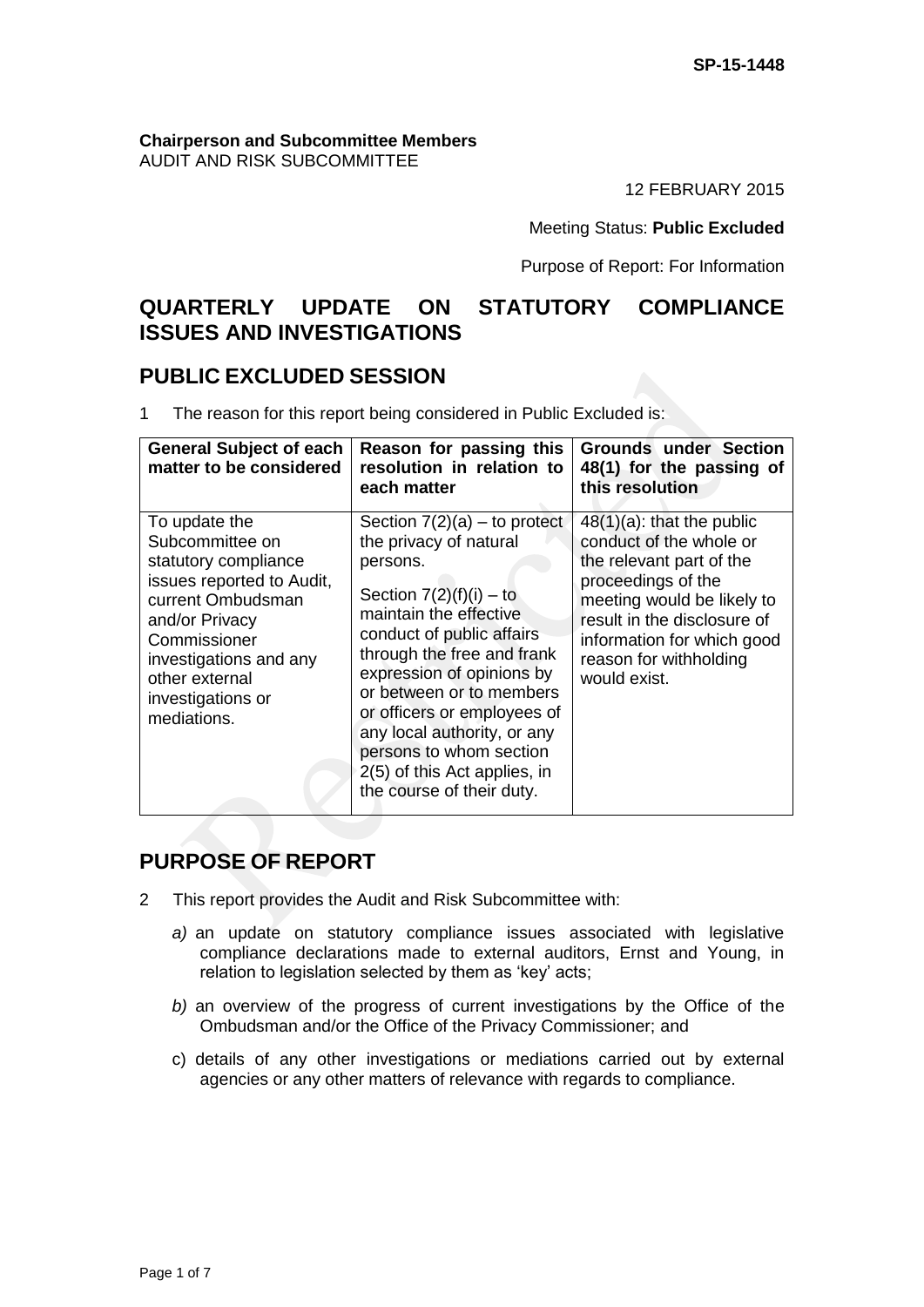# **Delegation**

3 The Audit and Risk Subcommittee has authority under the following delegation in the Governance Structure, Section C.4.6:

*Without limiting the generality of this delegation the Subcommittee has the following functions, duties and powers: Internal Control Framework*

*6.1 Review whether management's approach to maintaining an effective internal control framework is sound and effective.*

# **BACKGROUND**

Legislative compliance declarations – statutory compliance issues

- 4 Each quarter the Group Managers complete a legislative compliance declaration setting out the significant legislative requirements and declaring whether or not, to the best of their knowledge, they are aware of any compliance issues or breaches of legislation during the previous three month period in respect of the acts determined as 'key' by the Council's external auditors. Those 'key' acts are the Local Government Act 2002 (LGA 2002), the Local Authorities (Members Interest) Act 1968, the Local Government (Rating Act) 2002 and the Local Government Official Information and Meetings Act 1987 (LGOIMA).
- 5 Group Managers may also declare issues that have occurred under additional pieces of legislation in instances where they believe that particular issues should be documented in this manner.

#### Ombudsman and Privacy Commissioner Investigations

- 6 Council staff also track the receipt and management of investigations being carried out by the Ombudsman or Privacy Commissioner in relation to any complaints received about the actions of the Council.
- 7 Under the Ombudsmen Act the Ombudsman can investigate complaints about the administrative acts and decisions of central and local government agencies. Under the Official Information Act 1982 and LGOIMA the Ombudsman can also handle complaints and investigate the administrative conduct of these agencies in relation to official information requests. Official information requests received by the Council fall under LGOIMA.
- 8 The Privacy Commissioner administers the Privacy Act 1993. The Privacy Act governs how individuals, organisations and businesses collect, use, disclose, store and give access to personal information. The Privacy Commissioner can investigate complaints about actions that may breach the provisions of the Privacy Act.

#### Additional Investigations/Mediations or Other Compliance Matters

9 Staff will also report on any additional investigations or mediations carried out by other external agencies as well as informing the subcommittee of any other relevant compliance matters.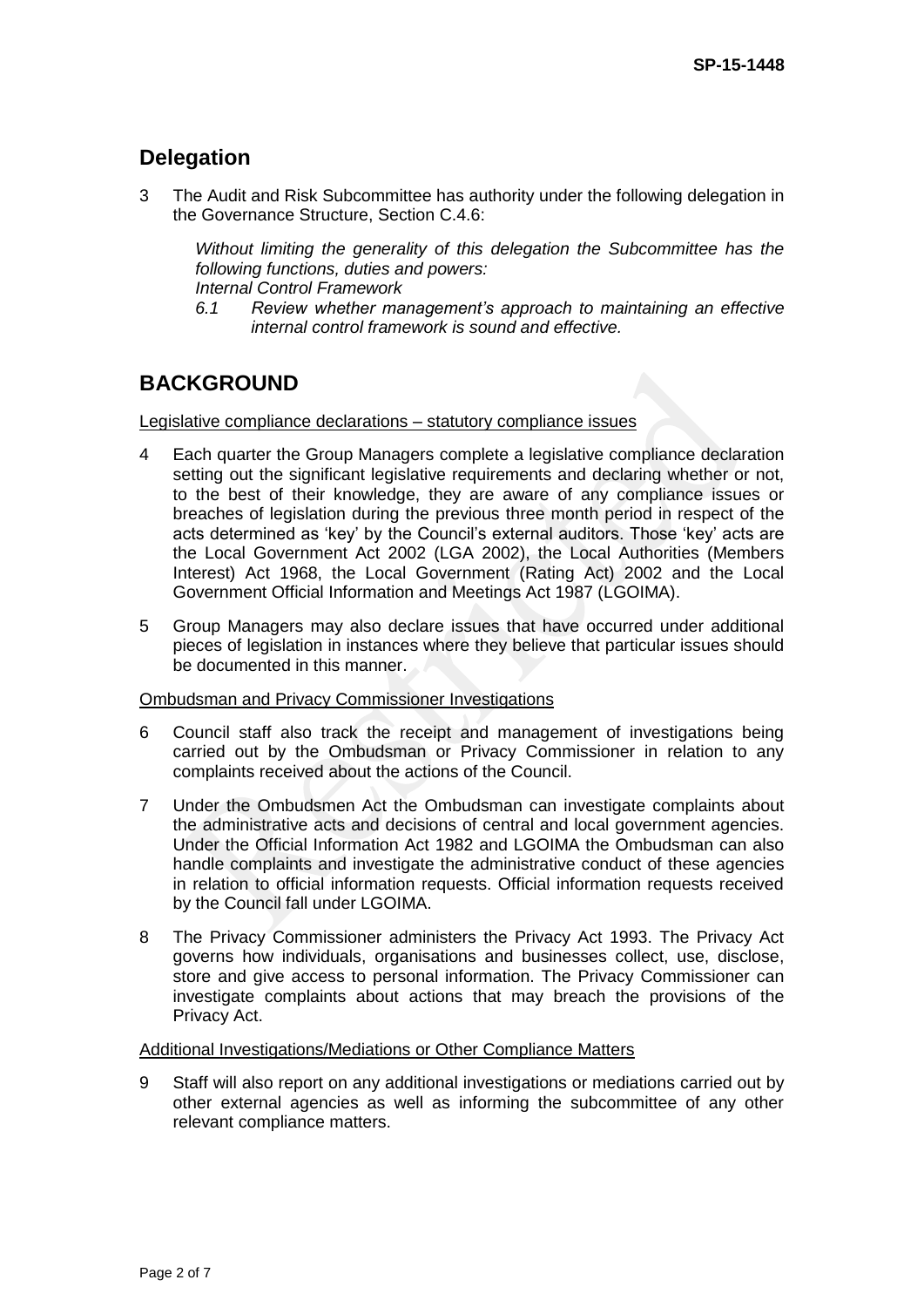# **Issues and Options**

#### **Issues**

- 10 There was one issue of statutory non-compliance declared to have occurred in the first quarter of the 2014/15 financial year. Details of this breach are outlined in appendix A of this report.
- 11 The Council received a total of 51 official information requests within the first quarter of the 2014/15 year in comparison with 74 requests received in the first quarter of the 2013/14 year.
- 12 During the first quarter of the 2014/15 year Water Permit Groundwater take consent WGN 130103[31992] required trigger monitoring works to be undertaken. Due to conflicting requirements within the consent regarding the timing of the monitoring and the approval of a monitoring plan the monitoring report was not submitted within the required minimum timeframe. As a result, Council received a technical non-compliance from Greater Wellington Regional Council.
- 13 At the time of writing this report there is one open investigation being carried out by the Office of the Ombudsman. An overview of this investigation along with details of the Investigation that has been closed since the last report to the Audit and Risk Subcommittee is attached as Appendix B to this report.
- 14 At the time of writing this report the Council has no investigations underway with the Privacy Commissioner (although the Ombudsman has advised that the Privacy Commissioner has been consulted regarding the investigation currently underway).

#### **CONSIDERATIONS**

## Policy Considerations

15 There are no policy considerations in relation to the information provided in this report.

## Legal Considerations

- 16 Council interaction with the Office of the Ombudsman and the Office of the Privacy Commissioner is managed through Council's Senior Legal Counsel in conjunction with the Group Manager, Strategy and Partnerships.
- 17 The legal requirements of LGOIMA, LGA 2002 and the Privacy Act are well established in the Council's processes. Any changes identified as a result of the issues outlined in this report will ensure improved statutory compliance.

## Financial Considerations

18 There are no financial considerations in relation to the information outlined in this report.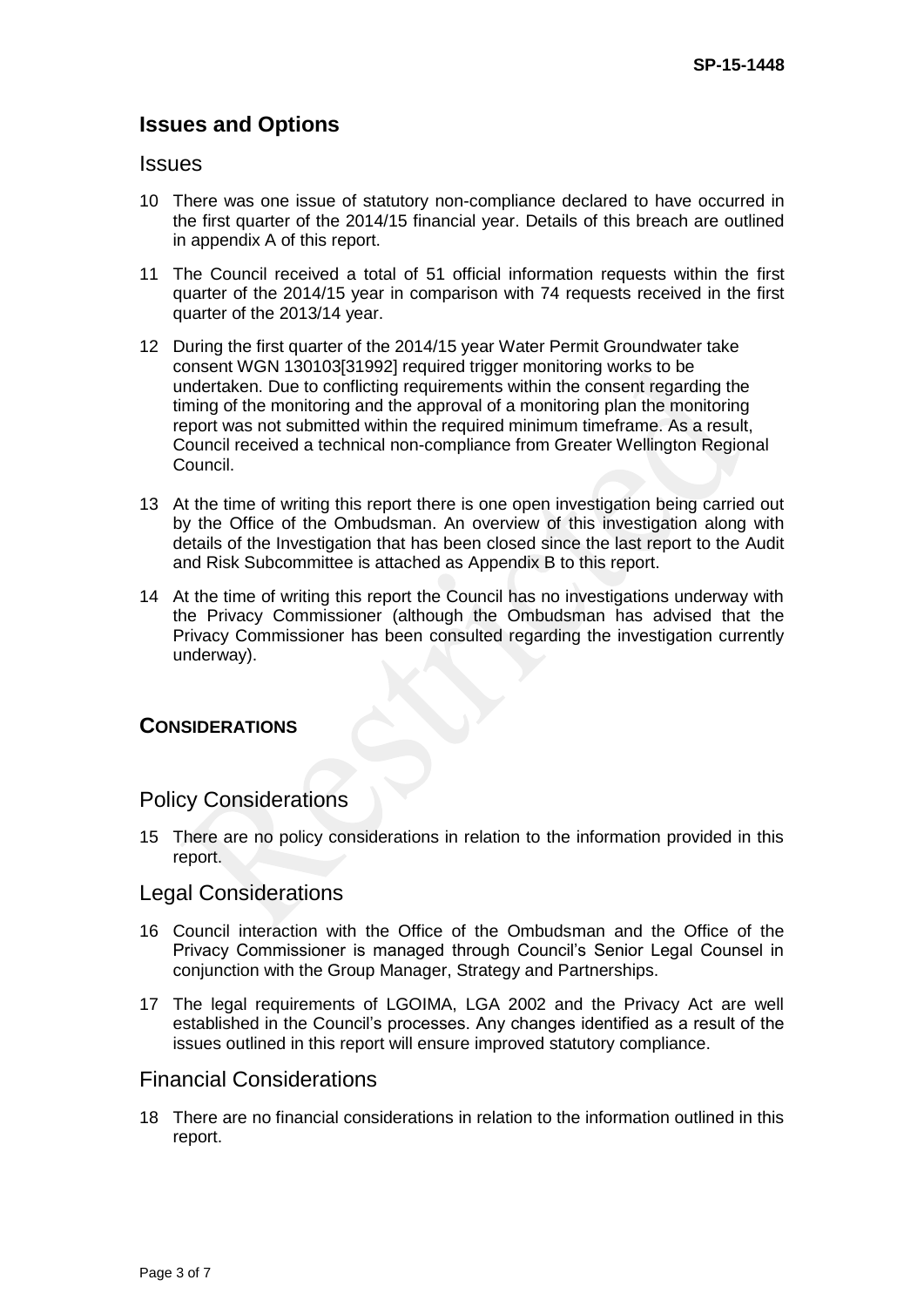#### **SIGNIFICANCE AND ENGAGEMENT**

19 This report is for the purpose of providing information only and does not trigger the Council's Significance and Engagement policy. No engagement is required.

# **RECOMMENDATIONS**

- 20 That the Audit and Risk Subcommittee note there was one statutory compliance issue associated with legislative compliance declarations for the first quarter of the 2014/15 year.
- 21 That the Audit and Risk Subcommittee note the current status of the Ombudsman investigations.
- 22 That the Audit and Risk Subcommittee note the status of the Council's legal compliance for the first quarter of the 2014/15 year.
- 23 That this report, appendices and resolutions be released from public excluded business.

**Report prepared by: Approved for submission by:**

Linda Guerin Stephen McArthur **Statutory Compliance Officer <b>Group Manager Strategy and** 

**Partnerships**

**Approved for submission by:**

Wayne Maxwell **Group Manager Corporate Services**

## **ATTACHMENTS:**

| Appendix A | Compliance Issues - First Quarter 2014/15 |
|------------|-------------------------------------------|
| Appendix B | Ombudsman Investigations                  |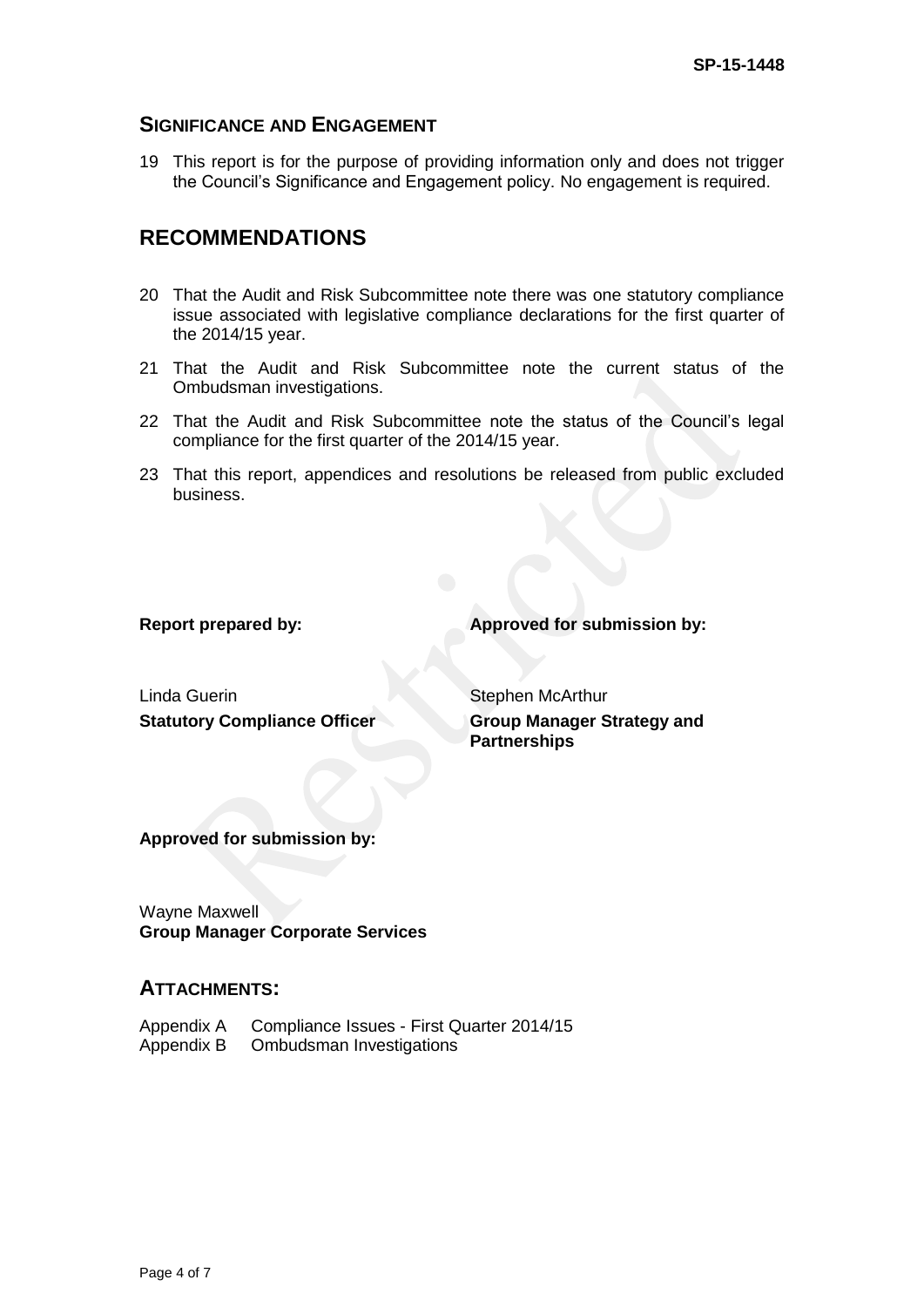#### **Appendix A – Report SP-15-1448**

#### **Statutory compliance issues associated with legislative compliance declarations made for external auditors, Ernst and Young**

One issue of non-compliance was identified during the first quarter of the 2014/15 year. This breach occurred in relation to the Local Government Official Information and Meetings Act 1987 (LGOIMA). An overview of the circumstances surrounding this incident is detailed in the table below.

| <b>Issue</b><br>Number | Act           | Nature of Non-<br>Compliance                                                                                                                                                                                                                                     | <b>Immediate Action</b><br><b>Taken</b>                                                                         | Long Term Action<br>/ Mitigation                                                                                                   |
|------------------------|---------------|------------------------------------------------------------------------------------------------------------------------------------------------------------------------------------------------------------------------------------------------------------------|-----------------------------------------------------------------------------------------------------------------|------------------------------------------------------------------------------------------------------------------------------------|
| 1                      | <b>LGOIMA</b> | A breach of<br><b>LGOIMA</b><br>occurred in<br>August when an<br>information<br>request was not<br>answered within<br>the 20 working<br>day timeframe.                                                                                                           | <b>Staff</b><br>commenced<br>work on the<br>response which<br>included an<br>apology<br>regarding the<br>delay. | <b>Staff involved</b><br>have been<br>reminded that we<br>need to ensure<br>that all requests<br>for information<br>are addressed. |
|                        |               | The request for<br>information about<br>the pools was<br>forwarded by<br>email to a staff<br>member who did<br>not initially<br>consider it to be<br>an information<br>request as there<br>had been some<br>ongoing dialog<br>with the<br>requester.<br>When the | The response<br>was sent out to<br>the requester on<br>day 27.                                                  |                                                                                                                                    |
|                        |               | requester<br>contacted the<br>Corporate<br>Planning and<br><b>Reporting Team</b><br>directly the 20 <sup>th</sup><br>working day had<br>already passed.                                                                                                          |                                                                                                                 |                                                                                                                                    |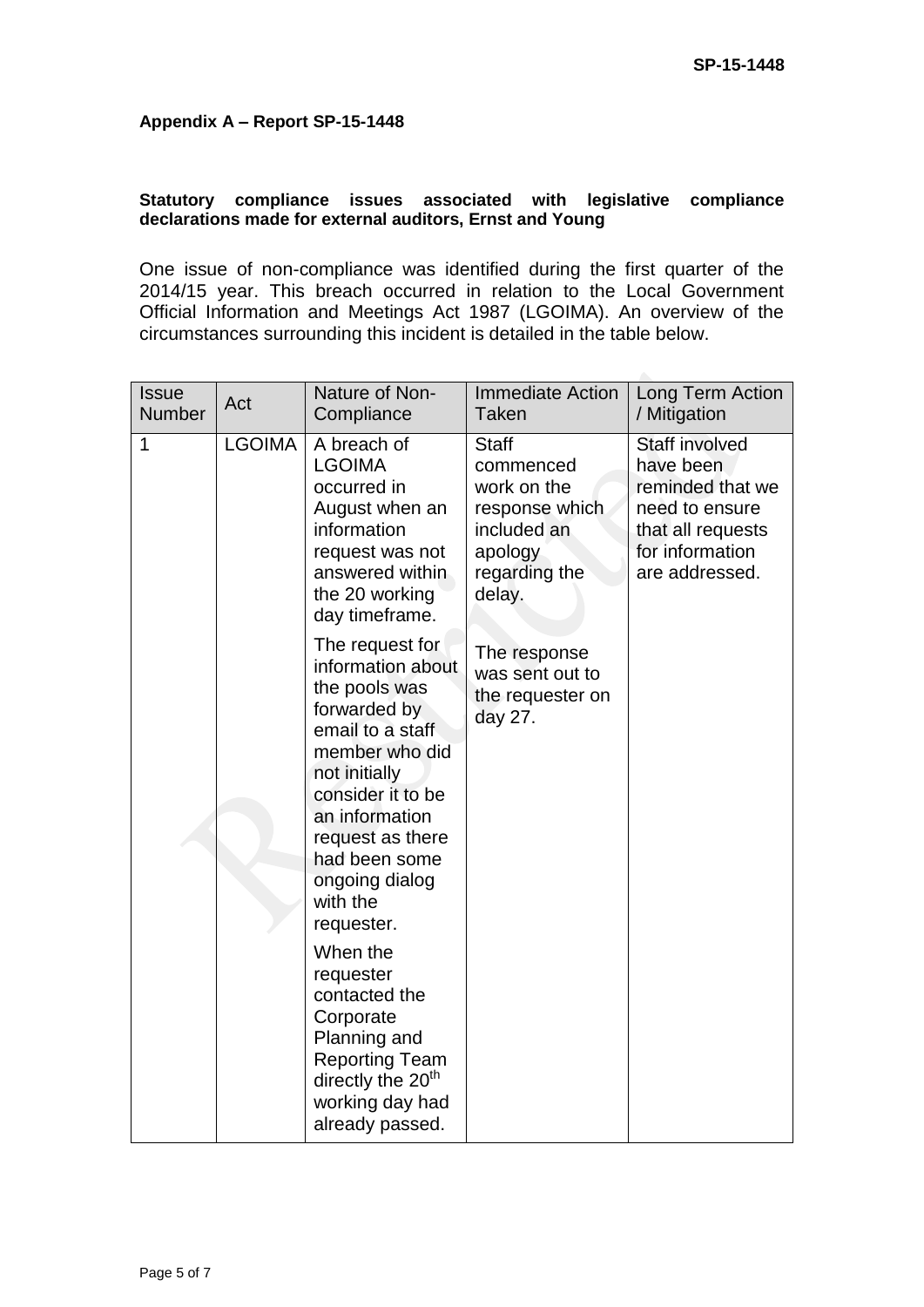## **Appendix B – Report SP-15-1448**

# **Ombudsman and Privacy Commissioner Investigations**

| <b>Reference</b><br>No. | <b>Date</b><br><b>Received</b> | Type of<br><b>Complaint</b> | <b>Subject of Complaint</b>                                                                                                                             | Actions taken by Council to date                                                                                                                                                                                                                                                                                                                                                                                                                                                                                                                                                                                                                                                                                                                                                                                           | <b>Final Opinion from</b><br><b>Ombudsman/Privacy</b><br><b>Commissioner</b> |
|-------------------------|--------------------------------|-----------------------------|---------------------------------------------------------------------------------------------------------------------------------------------------------|----------------------------------------------------------------------------------------------------------------------------------------------------------------------------------------------------------------------------------------------------------------------------------------------------------------------------------------------------------------------------------------------------------------------------------------------------------------------------------------------------------------------------------------------------------------------------------------------------------------------------------------------------------------------------------------------------------------------------------------------------------------------------------------------------------------------------|------------------------------------------------------------------------------|
| 1213-232                | 22<br>February<br>2013         | <b>LGOIMA</b><br>Complaint  | <b>Complaint about Council's</b><br>refusal to provide all<br>information requested in<br>February 2012 regarding<br>the Chief Executive's<br>contract. | Response sent to the Ombudsman 21 March 2013.<br>On 17/01/14 Ombudsman advised that a meeting<br>with the Privacy Commissioner's Office had taken<br>place and it has been agreed that a formal<br>consultation was required so that the privacy issues<br>raised could be thoroughly considered.<br>On 08/04/14 the Ombudsman advised that they<br>have now received a reply from the Privacy<br>Commissioner. The Ombudsman will write again<br>once the comments have been reviewed.<br>Further letter received from Office of the<br>Ombudsman 29 December 2014 advising that<br>further progress has been made and that they hope<br>to be in a position to write in more substantive terms<br>in the New Year.<br>Following further communication from the Office of<br>the Ombudsman in early January 2015, further | Yet to be advised.                                                           |